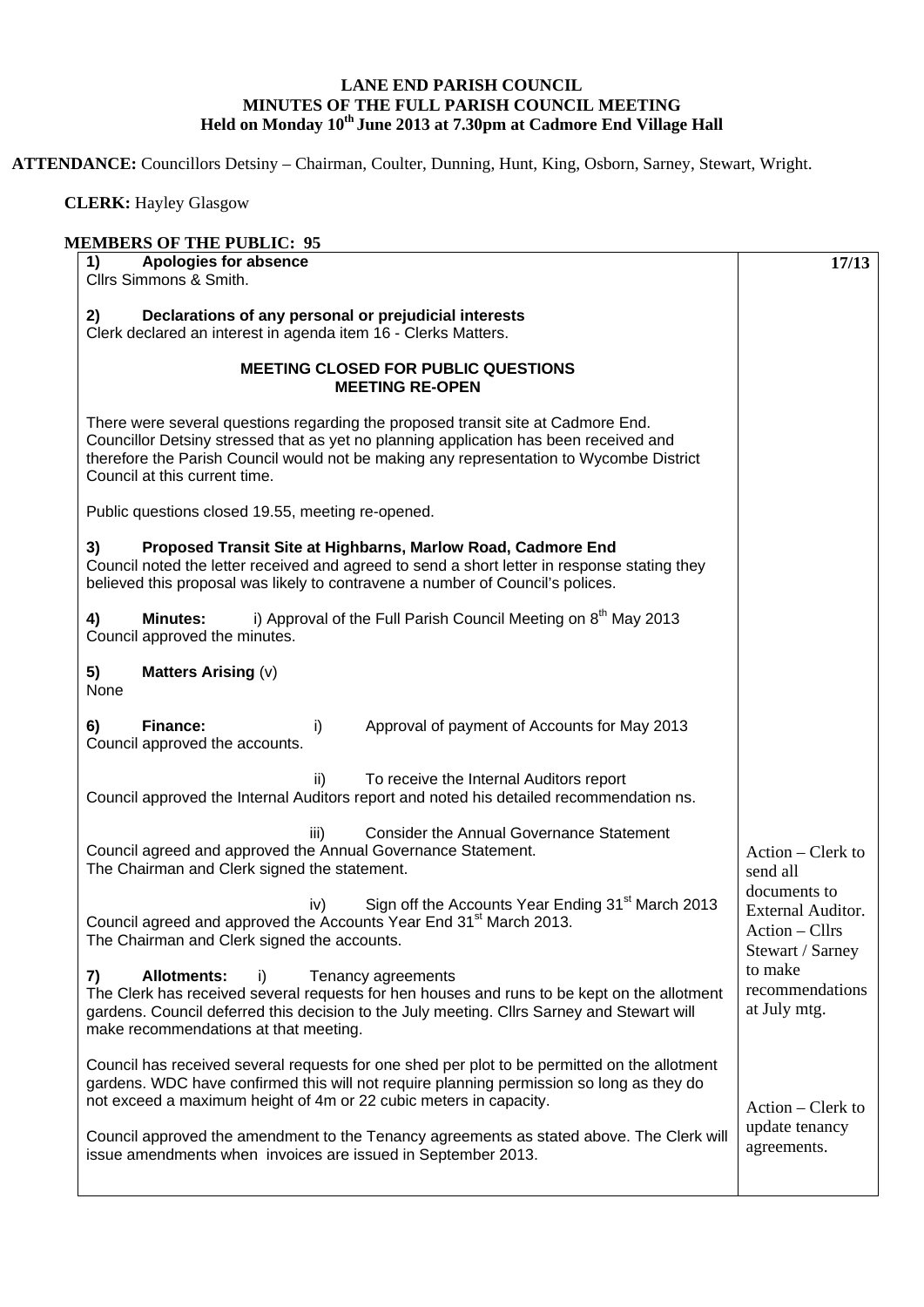|                                                                                                                                                                                                                                                                                                                                                                                                                                                                                                                                                                                                                                                                    | 18/13                                                                       |
|--------------------------------------------------------------------------------------------------------------------------------------------------------------------------------------------------------------------------------------------------------------------------------------------------------------------------------------------------------------------------------------------------------------------------------------------------------------------------------------------------------------------------------------------------------------------------------------------------------------------------------------------------------------------|-----------------------------------------------------------------------------|
| ii)<br>Clearance and Tree work at the Bunkers.<br>Council noted the removal of the Willow Tree and clearance of the bank at the Bunkers<br>Allotment and were sad to hear it had been killed deliberately.                                                                                                                                                                                                                                                                                                                                                                                                                                                         |                                                                             |
| <b>Cadmore End Common Grass Cutting</b><br>8)<br>The Grass Cutting Working Group led by Cllr Stewart made the following recommendations<br>to Council:                                                                                                                                                                                                                                                                                                                                                                                                                                                                                                             | Action – Clerk to<br>write to Buckland<br>Landscapes and<br>the Cadmore End |
| Council should reinstate the grass cutting of Cadmore End, Little Common (including the area<br>opposite the Ship), Cadmore End Small Plots, Bolter End Common, the land adjacent to<br>Finings Cottage and Finings Farm and Manchester Terrace.                                                                                                                                                                                                                                                                                                                                                                                                                   | Residence<br>Association.                                                   |
| The number of cuts should be reduced from the previous regime of three cuts per year to two<br>cuts per year                                                                                                                                                                                                                                                                                                                                                                                                                                                                                                                                                       |                                                                             |
| This position should be agreed to hold for the next financial year and then reviewed when the<br>grass cutting contract is next put out to tender at the end of 2014                                                                                                                                                                                                                                                                                                                                                                                                                                                                                               |                                                                             |
| The additional annual cost of reinstating the cutting of all of these areas is estimated to be<br>£1,300 and this can be funded by drawing down on the savings already intimated and not<br>therefore touching any planned expenditure in existing budgets or Council's reserves.                                                                                                                                                                                                                                                                                                                                                                                  |                                                                             |
| Council noted that the decision originally taken to no longer cut areas not owned by Council<br>was done in good faith. Council agreed and approved the recommendations from the working<br>group with one abstention.                                                                                                                                                                                                                                                                                                                                                                                                                                             |                                                                             |
| Lane End Playing Fields - Children's play area<br>9)<br>Cllr Stewart advised Council all remaining metalwork has been removed.                                                                                                                                                                                                                                                                                                                                                                                                                                                                                                                                     |                                                                             |
| 10)<br><b>Moorend Common:</b><br><b>Felling Trees</b><br>i)<br>Council were informed of correspondence between a property owner at Moorend Common<br>and the Clerk. A tree had fallen and damaged the roof of the property earlier this year. The<br>tree was removed. There were also a number of other trees located on Council land removed<br>without the consent of the Parish Council.<br>The property owner has reduced his demand from £1800 to £600. The Council whilst not<br>admitting any liability has made an offer of £400. Council resolved not to increase this and to<br>inform the owner that if this offer was rejected it would be withdrawn. | Action – Clerk to<br>send reply to<br>letter.                               |
| <b>Forestry Commission Grant</b><br>ii)<br>Natural England no longer fund works on Moorend Common. To apply for grants Council<br>would need to employ professional assistance to complete the forms for funding; the forms<br>are extremely complicated. The forms would be used to apply for funding for Moorend<br>Common, Ditchfield Common and Oakshore.<br>Ross Osborn would be prepared to work alongside John Morris to apply for the grants. Mr<br>Morris's fees would be in the region of £1000.<br>Council approved a payment of in the region of £1000 to apply for the grants and thanked<br>Ross Osborn for offering to take the lead.               | Action – Clerk to<br>advised Ross<br>Osborn and<br>completed grant<br>form. |
| This sparked a debate about whether, given the Council owned a great deal of land/open<br>spaces, it would be advisable to set up a working party to make recommendations to full<br>Council as how best to manage these assets. Councillors Detsiny and Dunning will consider<br>this and produce draft terms of reference for our September meeting.                                                                                                                                                                                                                                                                                                             | Action - Cllrs<br>Detsiny $&$<br>Dunning                                    |
| 11)<br><b>Ditchfield Common Working Group</b><br>Cllr Osborn gave an update on the Ditchfield Common Working Group.                                                                                                                                                                                                                                                                                                                                                                                                                                                                                                                                                |                                                                             |
| 12)<br>Clerk's report<br>Council noted the report.                                                                                                                                                                                                                                                                                                                                                                                                                                                                                                                                                                                                                 |                                                                             |
| 13)<br><b>Invitations to Meetings, Correspondence &amp; Reports received</b><br>Council noted the report.                                                                                                                                                                                                                                                                                                                                                                                                                                                                                                                                                          |                                                                             |
|                                                                                                                                                                                                                                                                                                                                                                                                                                                                                                                                                                                                                                                                    |                                                                             |